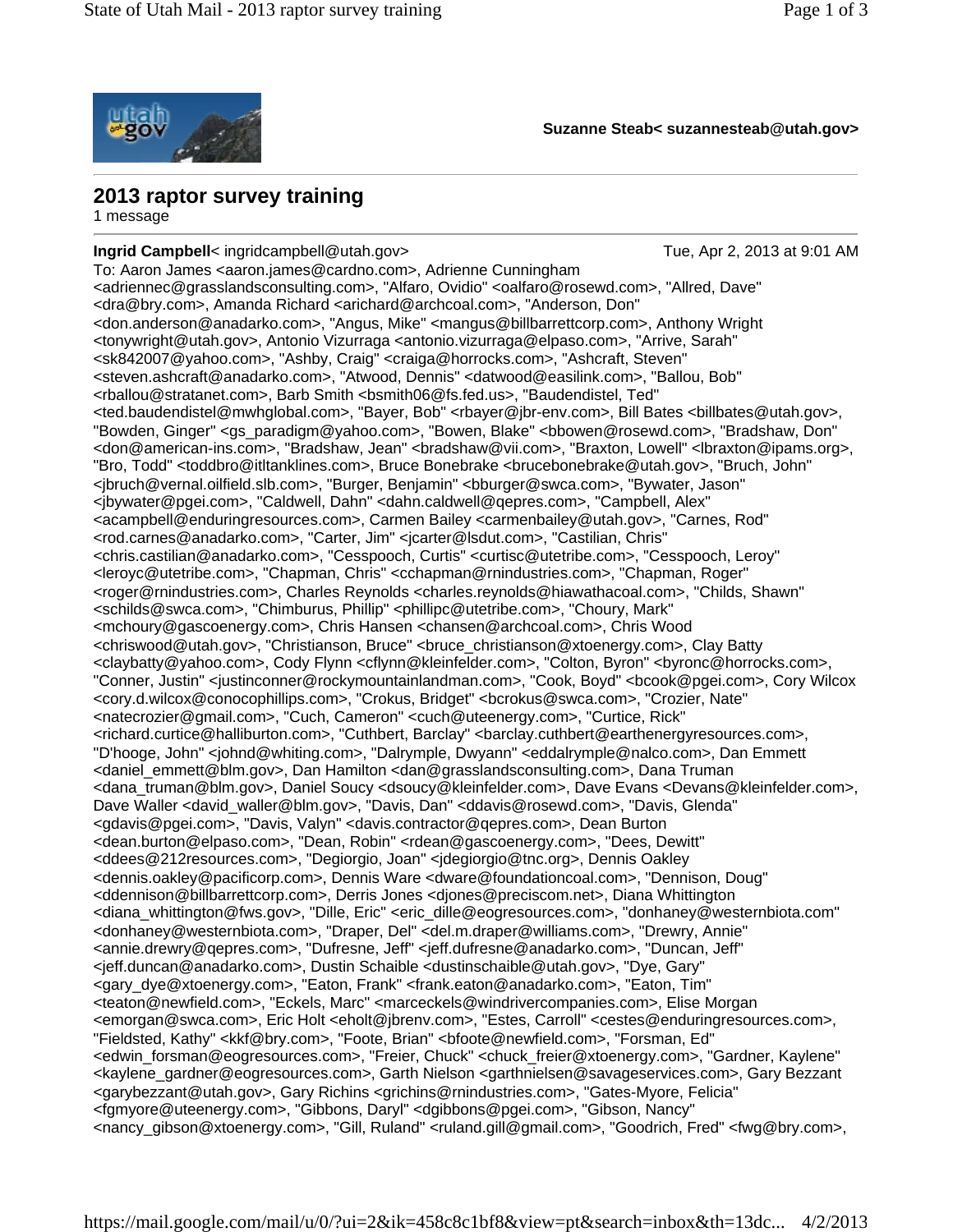"Gregg, Dean" <dgregg@millerbrooksenv.com>, "Gurr, George" <george.gurr@dvn.com>, Guy Davis <guy.davis@pacificorp.com>, "Hall, Jennifer" <jennnysummers@yahoo.com>, "Harouny, Jake" <jharouny@enprollc.com>, "Hartley, Jeffrey" <jwhartley@gmail.com>, "Henderson, Jeff" <jhenderson@newfield.com>, "Holland, Mike" <michael.holland@vantageenergy.com>, "Hollis, Fred" <fred.hollis@anadarko.com>, "Hoopes, Ramey" <ramey.hoopes@anadarko.com>, "Jackson, Sue" <jacksonsue@q.com>, "Jacobson, Julie" <julie.jacobson@anadarko.com>, James Haney <jameshaney@westernbiota.com>, Jared Bigler <jbigler@swca.com>, Jaren Jorgensen <jorg6993@yahoo.com>, Jay Marshall <jmarshall@coalsource.com>, Jeff Jewkes <jjewkes@fs.fed.us>, Jeff Mckenzie <jeff\_mckenzie@blm.gov>, "Jenkins, Johanna" <johannaj@utetribe.com>, "Jensen, James" <jimj@savageservices.com>, Jill Henrie <jhenrie@rosewd.com>, Jill Reid <jill.reid@tetratech.com>, Joe Sager <joe.sager@elpaso.com>, John Gefferth <johngefferth@consolenergy.com>, "Johnson, Bill" <bjj@easilink.com>, Jon Sexauer <Jon@grasslandsconsulting.com>, "Jorgensen, Misty" <misty\_jorgensen@xtoenergy.com>, Josh Christensen <cowboy\_84073@yahoo.com>, Josh Vittori <jvittori@jbrenv.com>, Justin DeCaro <jdecaro@fs.fed.us>, "Kalstrom, Todd" <tkalstrom@uteenergy.com>, Karla Knoop <kknoop@jbrenv.com>, "Kast, G" <gkast@verizon.net>, Kay Nicholson <knicholson@logansimpson.com>, Kelle Reynolds <kareynolds@fs.fed.us>, Ken Fleck <kenneth.fleck@pacificorp.com>, Ken May <kmay@archcoal.com>, "Kendall, Gary" <garykendall@civcoengineering.com>, Kent Jones <kentjones@utah.gov>, Kerry Larson <kerry.larsen@pacificorp.com>, Kevin Albrecht <kalbrecht@fs.fed.us>, Kevin Sadlier <Kevin\_sadlier@blm.gov>, KevinMcAbee <kevin\_mcabee@fws.gov>, "Kimball, Spencer" <skimball@ipams.org>, Kirk Nicholes <knicholes@altoncoal.com>, Kit Pappas <kit@emerytelcom.net>, "Knight, Roger" <rknight@gascoenergy.com>, "Kyla\_Vaughan@xtoenergy.com" <kyla\_vaughan@xtoenergy.com>, "Larson, Greg" <glarson@swca.com>, "Lytle, Andy" <andrew.lytle@anadarko.com>, Mace Crane <mace.crane@westernls.com>, Marc Stilson <marcstilson@utah.gov>, Marit Sawyer <msawyer@jbrenv.com>, "Martin, Craig" <craig.martin@kiewit.com>, "Massoth, Terry" <twmassoth@hotmail.com>, "Mathews, Kevin" <kevin.mathews@fidelityepco.com>, Matt Serfustini <mserfustini@preciscom.net>, "McGaughy, Shanam" <smcgaughy@212resources.com>, "McKinnon, Shon" <shonm@ubtanet.com>, "McQuillen, Rachel" <rachel.mcquillen@kiewit.com>, "Meixel, David" <david.meixell@elpaso.com>, "Merkel, John" <john.merkel@anadarko.com>, "Mertz, Barry" <bmertz@212resources.com>, "Michael\_Glasson@blm.gov" <michael\_glasson@blm.gov>, "Michaelsen, Mark" <mmichaelsen@earthlink.net>, Mike Davis <mdavis@archcoal.com>, "Murray, Mike" <pitliner@hotmail.com>, "Mustoe, Brett" <brett\_mustoe@urscorp.com>, "Myore, Manuel" <manuelm@utetribe.com>, "Myore, Rudy" <rmyore@hotmail.com>, "Nebeker, Glen" <glen.nebeker@westernls.com>, "Nelson, Jan" <jan.nelson@qepres.com>, "Nelson, Jordan" <jordan.nelson@elpaso.com>, "Nelson, Laura" <lnelson@redleafinc.com>, "Nelson, Steve" <stevenn@utetribe.com>, "Nemec, Lucy" <lucy.nemec@mustangfuel.com>, Nick Hall <nick@grasslandsconsulting.com>, Nicole Nielson <nicolenielson@utah.gov>, "O'Neil, Trevor" <trevor.oneil@weatherford.com>, "Obermueller, Craig" <craig@craigsrs.com>, "Oleen, Grizz" <grizz.oleen@anadarko.com>, Pam Jewkes <pjewkes@fs.fed.us>, Pam Riddle <priddle@blm.gov>, "Pargeets, Bruce" <bpargeets@utetribe.com>, Patrick Collins <mt.nebo@xmission.com>, "Patterson, Jeremy" <jpatterson@ndnlaw.com>, "Peacock, Lee" <lpeacock@utahpetroleum.org>, Pete Hess <petehess@utah.gov>, "Peterson, Ellis" <ellis@summitcorp.net>, "Petrik, Ann" <ann.petrik@questar.com>, "Piernot, Danielle" <danielle.piernot@anadarko.com>, "Pippy, Joe" <jpippy@newfield.com>, Priscilla Burton <priscillaburton@utah.gov>, "Quigley, Samuel" <sam@westernenergyhub.com>, "Ralphs, Kevin" <kralphs@epiceng.net>, "Reyos, Kelly" <kelly.reyos@qepres.com>, Rhett Boswell <rhettboswell@utah.gov>, "Richason, Bruce" <brucepackers@hotmail.com>, "Richins, Gary" <grichins@dalboholdings.com>, Robert Nead <blbnead@altoncoal.com>, "Roberts, Mike" <mike\_roberts@tnc.org>, "Robinson, Bill/Lori" <lorigaye@hotmail.com>, "Robinson, Leslie" <leslie.robinson@elpaso.com>, "Ruegsegger, Bill" <bruegsegger@pstrep.com>, Rusty Netz <rnetz@emerytelcom.net>, "Ryan, Bill" <rmcwar@hotmail.com>, "Savage, Troy" <troys@savageservices.com>, "Schicktanz, Ed" <ed.schicktanz@anadarko.com>, "Schlagel, Phillip" <phillip.schlagel@anadarko.com>, "Scott, Reed" <reed.scott@anadarko.com>, "Sebba, Jon" <jon.sebba@nolte.com>, "Secakuku, Ferron" <ferrons@utetribe.com>, "Secrest, Ken" <ken\_secrest@xtoenergy.com>, "Semborski, Jean" <jean.semborski@conocophillips.com>, "Sencenbaugh, Robert" <robert.sencenbaugh@elpaso.com>, Seth Topham <stopham@jbrenv.com>, "Sinclear, Jean" <jsinclear@buysandassociates.com>, "Skow, Larry" <larry@bioresourcesonline.com>, "Skoy, Erik" <erikskoy@savageservices.com>, "Snelgrove, Steve" <steve\_snelgrove@urscorp.com>, "Spaeth, Justin" <jspaeth@pstrep.com>, Stan Perkes <stan\_perkes@blm.gov>, Steve Falk <steve\_falk@blm.gov>, Steve Rigby <steve\_rigby@blm.gov>, Steven Petersen <steven\_petersen@byu.edu>, "Stevenson, Chad" <cstevenson@pgei.com>, "Strauss, Justin" <jstrauss@swca.com>, "Sullivan, Dan" <sullyranch@aol.com>,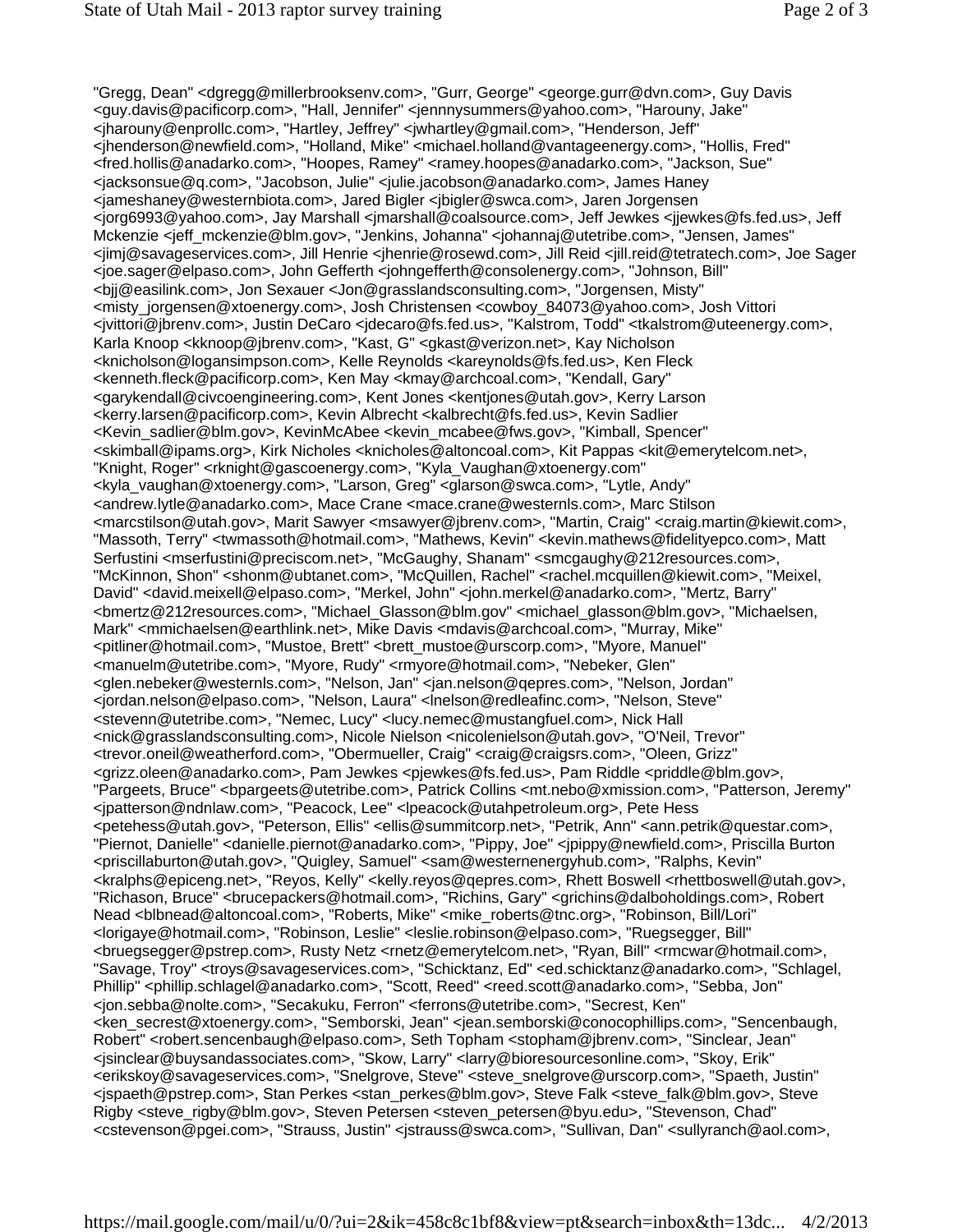"Swan, Gary" <gary@nef1.org>, "Taveapont, Roseline" <roset@utetribe.com>, Teresa Griffin <teresagriffin@utah.gov>, Terry Krasko <tkrasko@fs.fed.us>, Tim Horgan-Kobelski <timhk@grasslandsconsulting.com>, Tom Lloyd <twlloyd@fs.fed.us>, "Tomkinson, Stephanie" <stephanie.tomkinson@qepres.com>, Tony Nielson <tntonynielson@gmail.com>, "Torkelson, Lisa" <ltorkelson@pgei.com>, Travis Branzell <tbranzell@jbrenv.com>, Tyler Nelson <tnels@emerytelcom.net>, Vaughn Hughes <vhughes@blm.gov>, Vicky Miller <vmiller@archcoal.com>, Vincent Jefferies <vincent.jefferies@pacificorp.com>, "VonFeldt, Steven" <svonfeldt@rosewd.com>, "Wages, Paul" <paul.wages@anadarko.com>, "Waits, Robert" <rwaits@212resources.com>, "Watkins, Jerry" <jwatkins@rosewd.com>, Wayne Garner <wayne.garner@elpaso.com>, "West, Bruce" <bwest@pgei.com>, "Widner, Danny" <danny.widner@whiting.com>, "Wilcox, Tammy" <tammyw@utetribe.com>, "Willie, Sonja" <sonjaw@utetribe.com>, "Wilson, Krista" <krista\_wilson@xtoenergy.com>, "Wright, Brendan" <brendanwright@savageservices.com>, "Wright, Stuart" <wright@dawson3d.com>, "Young, Glen" <gyoung@pgei.com>, "Young, Lovel" <lovel.young@anadarko.com>, "Young, Peg" <pyoung@billbarrettcorp.com>, "Zeller, Robert" <robert.zeller@questar.com> Cc: Dana Dean <danadean@utah.gov>, Daron Haddock <daronhaddock@utah.gov>, Joe Helfrich <joehelfrich@utah.gov>, Steve Christensen <stevechristensen@utah.gov>, Suzanne Steab <suzannesteab@utah.gov>, OGMCOAL DNR <ogmcoal@utah.gov>

Hello- Please see the attached invitation and agenda for the 2013 raptor survey training. If you have questions, please don't hesitate to contact me.

Thank you!

Ingrid Campbell Environmental Scientist III Coal Regulatory Program Division of Oil Gas & Mining 1594 W North Temple, Suite 1210 PO Box 145801 Salt Lake City, UT 84114-5801 801-538-5318 Ingridcampbell@utah.gov

**Raptor Survey training.pdf** 110K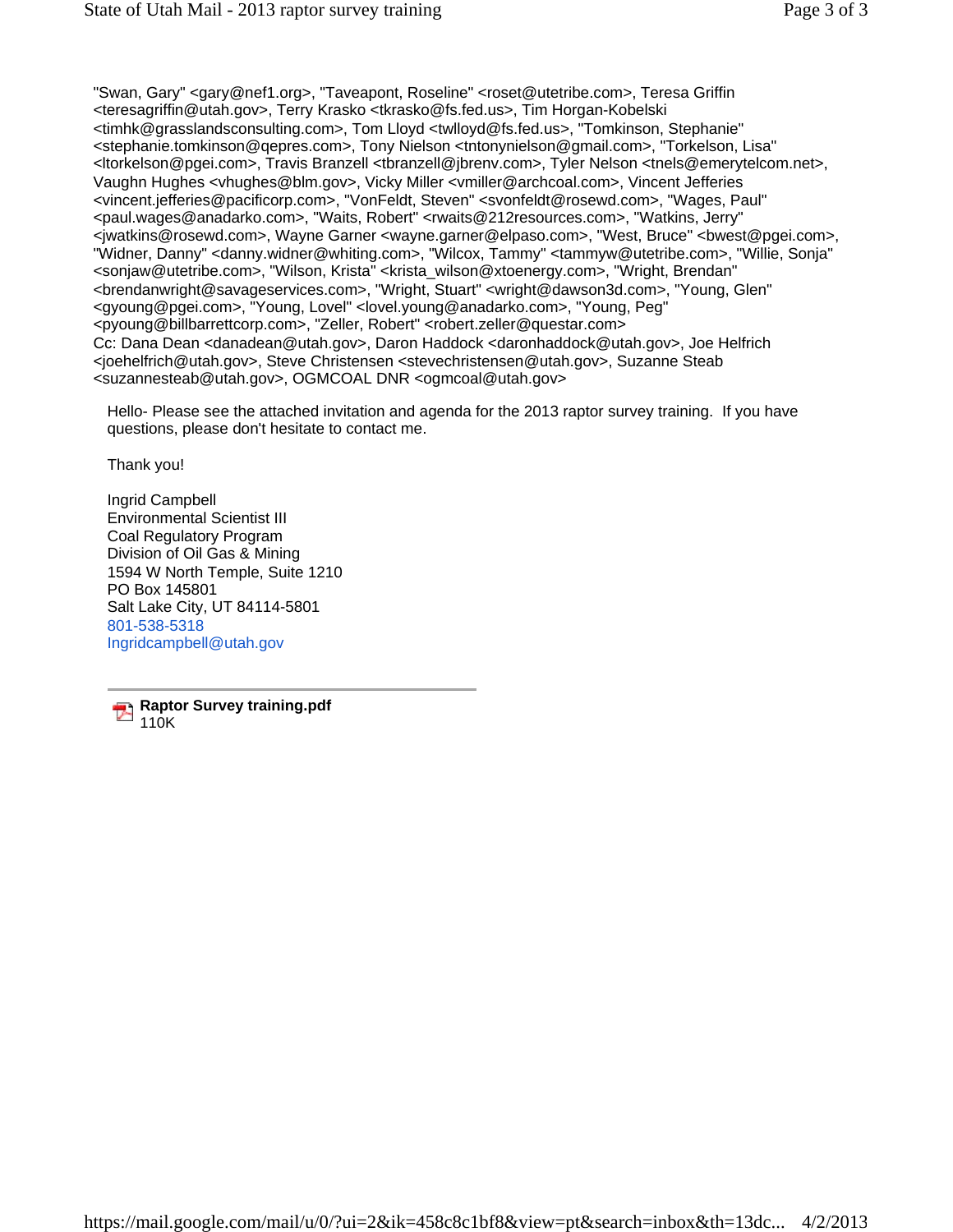

## **State of Utah**

**DEPARTMENT OF NATURAL RESOURCES** 

MICHAEL R. STYLER **Executive Director** 

**GARY R. HERBERT** Governor **GREGORY S. BELL** 

Lieutenant Governor

Division of Oil, Gas and Mining **JOHN R. BAZA Division Director** 

March 29, 2013

To: **Raptor Survey Training Invitees** 

## Subject: Annual Raptor Survey Training, Outgoing File

The Division of Wildlife Resources, the U.S. Fish and Wildlife Service, and the Division of Oil, Gas and Mining are hosting the 3rd Annual Raptor Survey Training on Thursday, April 25, 2013 at 9:30 am. The training is open to all Oil, Gas and Mining industry representatives or operators, private consultants and government employees free of charge. The Division of Oil, Gas and Mining raptor survey protocol (attached) recommends that all raptor surveyors attend the training annually. There will also be an opportunity for participants to provide comments and suggestions for the protocol.

The training will consist of classroom and field identification training. See the attached agenda for more information. The training will be held at:

> The Alumni Room **Jennifer Leavitt Building** College of Eastern Utah 451 East 400 North Price, Utah 84501

If you have any questions about this training, please contact Ingrid Campbell at ingridcampbell@utah.gov, (801) 538-5318 or Joe Helfrich at joehelfrich@utah.gov, (801) 538-5290.

Sincerely,

Haddock

 $\sim$ 

Daron R. Haddock **Coal Program Manager** 

DRH/IC/sqs **Attachments** Price Field Office cc: O:\Raptor\2013 training\2013Invitation.docx